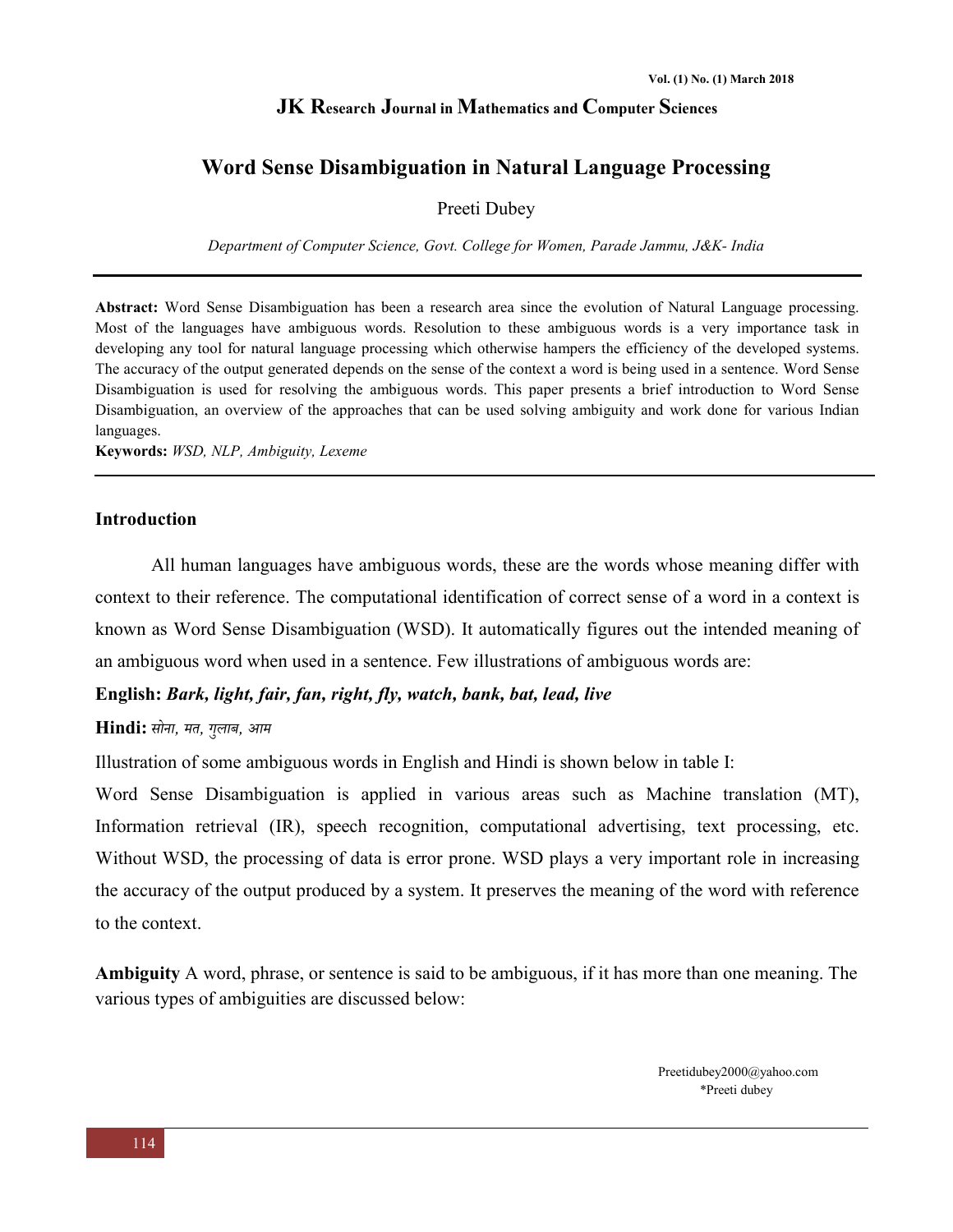|  |  | JK Research Journal in Mathematics and Computer Sciences |  |  |
|--|--|----------------------------------------------------------|--|--|
|--|--|----------------------------------------------------------|--|--|

| <b>ENGLISH</b> |                                           |  |  |  |
|----------------|-------------------------------------------|--|--|--|
| <b>Bark</b>    | The bark of the tree is bown              |  |  |  |
|                | I was awakened by the bark of the dog.    |  |  |  |
| Fan            | The fan stopped worked.                   |  |  |  |
|                | I am a die hard fan of Tom Cruise.        |  |  |  |
| <b>HINDI</b>   |                                           |  |  |  |
| मत             | मत बोलो । (Don't Talk)                    |  |  |  |
|                | मत के आधार पर फैसला हुआ।                  |  |  |  |
|                | The decision was based on votes.          |  |  |  |
| गुलाब          | गुलाब जामुन अच्छा है।                     |  |  |  |
|                | Gulab Jamun (Indian Sweet dish) is sweet. |  |  |  |
|                | गुलाब लाल है।                             |  |  |  |
|                | The rose is red.                          |  |  |  |

Table I: Examples of Ambiguity

**Lexical ambiguity:** Words with multiple senses can either be homonymous or polysemous. Two senses of a word are said to be homonyms when they mean entirely different things but have the same spelling. For example, the two senses of the word 'right' may be uses as below:

- 1) He is a right-handed batsman
- 2) He is right.

A word is said to be polysemous when its sense has various shades of the same basic meaning i.e. it has different but related meaning. For example, the word accident is polysemous since its two senses – a mishap and anything that happens by chance are somewhat related to each other.

## **Structural (Syntactic) Ambiguity:**

If the ambiguity is in a sentence or clause, it is called structural ambiguity. It occurs when a phrase or sentence has more than one underlying structure e.g

*We should be discussing violence on TV.* 

*We should be discussing violence on TV.*

## **Referential ambiguity**

Sentences in which pronouns refer to certain words, but it is often difficult to find out, to which word it is referring e.g.

She dropped the plate on the table and broke it.  $[13]$ 

Here, the ambiguity is that the pronoun 'It' refers to which noun, the table or the plate.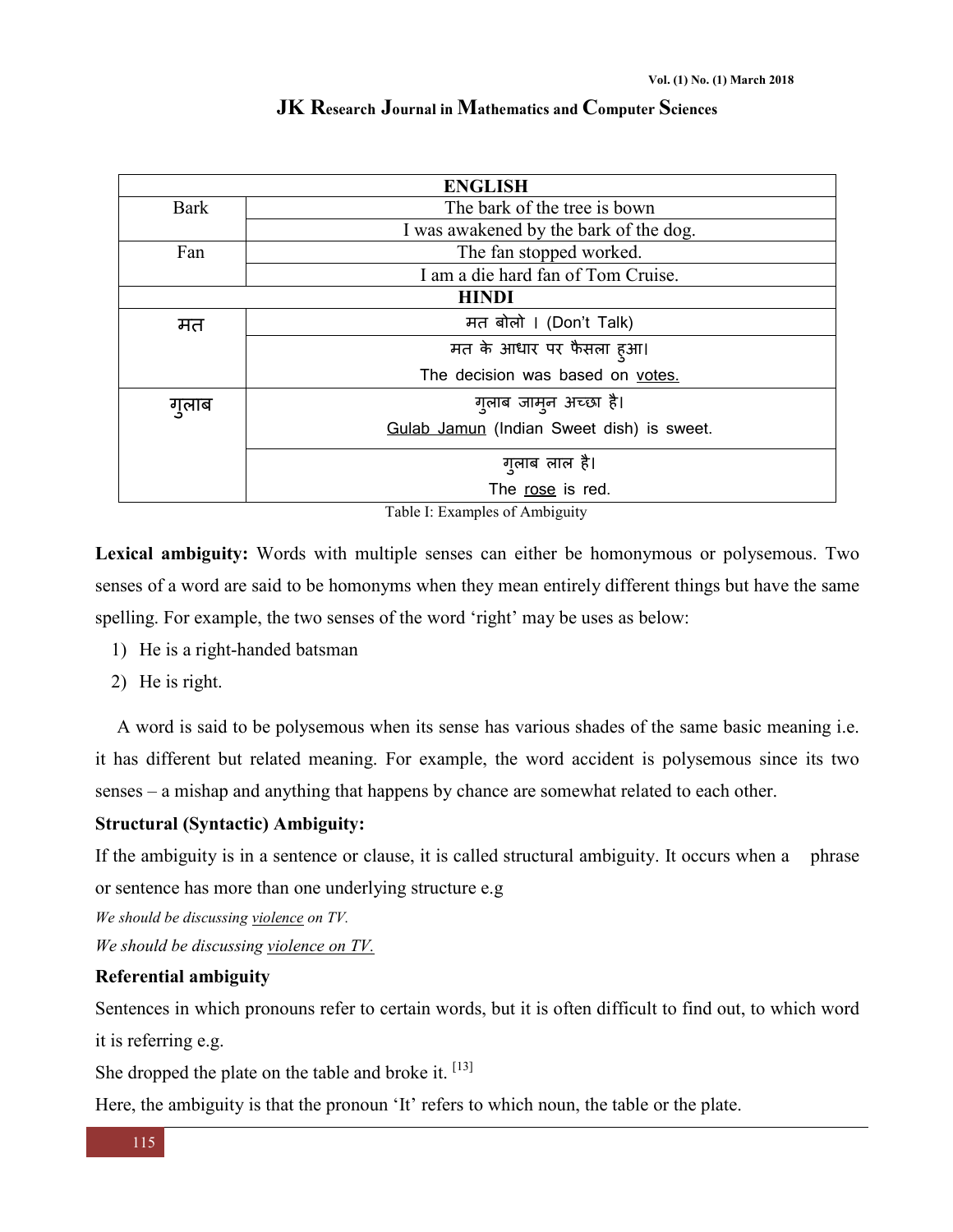Such references are called anaphoric references or anaphora.

## **The Multi-Word Constructs:**

Ambiguity arising due to multi-word constructs like Idioms and Phrasal verbs. For example, "My *neighbor's house was broken into last night.*" The actual meaning of the idiom can't be identified from its constituent words.

#### **Approaches for WSD**

The Word Sense Disambiguation approaches are classified into three main categories:

- 1) Supervised approach
- 2) Unsupervised approach
- 3) Knowledge based approach

#### **Supervised Approach**

The Supervised is based on a annotated data/ corpus. The supervised approach s based on trained sense annotated corpus to build classifiers. Initially, annotated corpus is required to build a classifier. The classifier is used to recognized the sense of the word based on their context of use. This approach assumes that the context can provide enough evidence on its own to disambiguate words. A major disadvantage of this approach is he requirement of a large sense-tagged corpora.

The accuracy of the classifier depends on the size and the variety of the data incorporated in the corpus. Larger the corpus, better the results. The creation of corpus itself is a challenge in terms of time and money. Some important WSD algorithms based on supervised approach are: Naïve Bayes Method, Decision List Method, Decision Tree Method, Support Vector Machine (SVM) Method.

#### **Unsupervised Approach**

The Unsupervised approach is based on unannotated corpora. It is based on clustering of words. It assumes that sense of the ambiguous word can be induced from the neighboring words. Since this approach is based on unannotated data, it is very essential to have most of the senses of the word in the training corpus. Some algorithms based on this approach are: Context Group Discrimination, Co-occurrence graphs, WSD using parallel corpora.

#### **Knowledge Based Approach**

This approach based on using Knowledge bases for Word Sense Disambiguation. The knowledge bases that can be used are: Word Net, Machine readable dictionaries, thesauri etc. This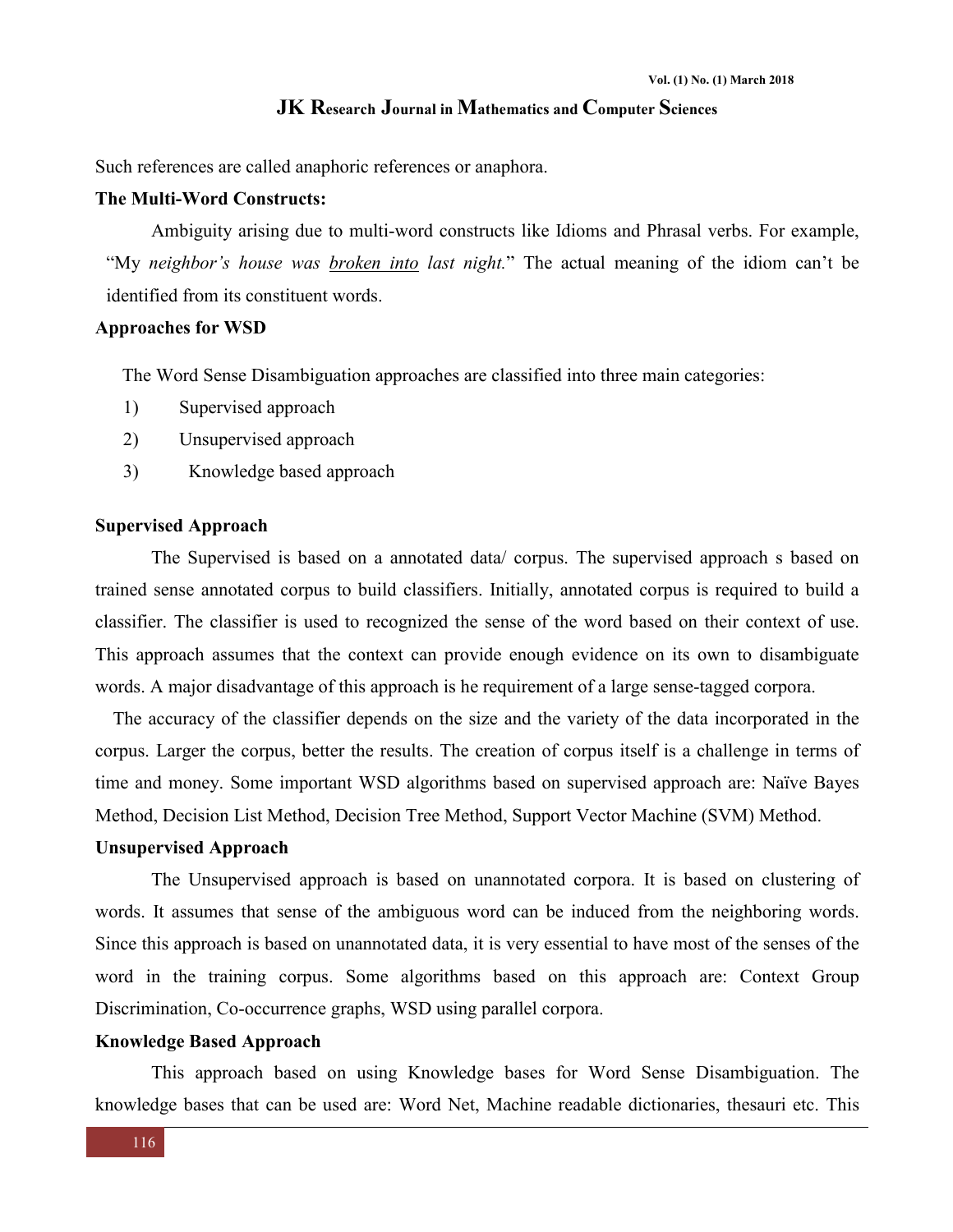approach is suitable for domain specific word sense disambiguation. One of the famous algorithm used in this approach is the algorithm proposed by Michael Lesk in1986 and is named Lesk Algorithm.

## **Literature Review**

Lesk Algorithm<sup>[5]</sup> developed by Micheal Lesk in 1986. It is used to identify senses of polysemy words. He used the overlap of word definition from the Oxford Advanced Learner's Dictionary of Current English (OALD) to disambiguate the word senses.

**Banerjee and Pedersen[7]** adapted the original Lesk algorithm and used WordNet as the knowledge source. The overall accuracy of their system was evaluated to be 32%. They used Senseval-2 word sense disambiguation exercise to evaluate their system.

**Sinha M. et. al.[8] at** IIT Bombay **developed** automatic WSD for Hindi language using Hindi WordNet.They used statistical method for determining the senses. The system could disambiguate the nouns only. They compared the context of the polysemy word in a sentence with the contexts constructed from the WordNet. They evaluated the system using the Hindi corpora provided by the Central Institute of Indian Languages (CIIL). The accuracy of their algorithm was found in the range from 40% to 70%.

**Shrestha** N. et. al.<sup>[9]</sup> developed WSD module based on Lesk algorithm for the disambiguation of Nepali ambiguous words. They collected words to be used as the knowledge resource from synset, gloss, examples and hypernym.[] The number of example for each sense of the target word was only one in the database.

Each word in the context words is compared with each word in the collection of words available in the formed database.

**Dhungana and Shakya<sup>[12]</sup>** have also worked for the disambiguation of the polysemous words in Nepali language using the Lesk algorithm. The experiments performed on 348 words (including the different senses of 59 polysemy words and context words) with the test data containing 201 Nepali sentences shows the accuracy of their system to be 88.05%.

**Richard Singh and K. Ghosh[14]** in 2013 proposed a architecture for Manipuri Language. The system performs WSD in two phases: training phase and testing phase. The Manipuri word sense disambiguation system is composed of the following steps: (i) pre-processing, (ii) feature selection and generation and (iii) training, (iv) testing and (v) performance evaluation.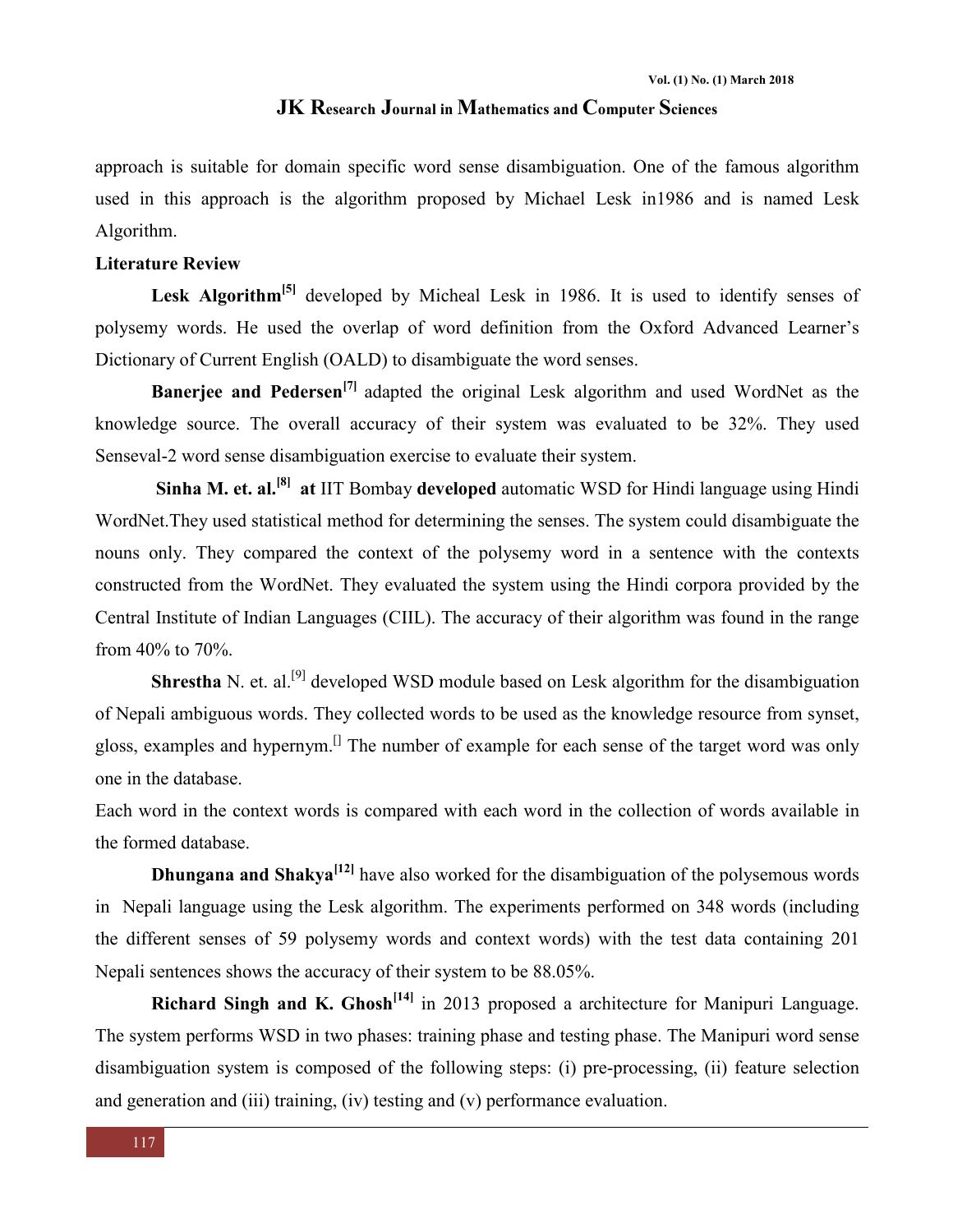**Haroon, R.P. (2010)[10]** has given the first attempt for an automatic WSD in Malayalam. The author used the knowledge based approach.

**Rakesh and Ravinder[16]** have proposed a WSD algorithm for removing ambiguity from the Punjabi text document. The authors used the Modified Lesk Algorithm for WSD.

Ayan Das and Sudeshna Sarkar<sup>[10]</sup> have developed WSD system based on unsupervised graph-based clustering approach for Bengali language , which is applied to the Bengali-Hindi machine translation..

**Preeti Dubey (2014)<sup>[13]</sup>** has applied the unannotated corpus based WSD algorithm for word sense disambiguation in the copyrighted Hindi-Dogri Machine Translation system developed by her under the guidance of Prof. Devanand and Prof. Shashi Pathania with assistance from Dr.Vishal Goyal. Ambiguity in the Hindi-Dogri Machine Translation System is resolved using the 'n gram approach' for the morphemes 'से' and 'और'. Some use cases of the morpheme 'से' are shown in Table II:

As seen in Table II, the translations from Hindi to Dogri did using the Hindi-Dogri MTS show high accuracy rate for disambiguation of the morpheme से. Out of 9 sentences taken from online Hindi news only two resolutions shown in table III of से are incorrect.

| <b>Sentence</b> | Incorrect Translation    | <b>Correct Translation</b> |
|-----------------|--------------------------|----------------------------|
| बाहर से आकर     | <u>कोला</u> आइयै<br>बाहर | <u>दा</u> आइयै<br>बाहरे    |
| बीबीसी से       | बीबीसी <u>कोला</u>       | बीबीसी कन्नै               |

Table III: shows the incorrect resolutions by WSD module in Hindi-Dogri MTS as well as the correct translations of से.

## **Conclusion**

Word sense disambiguation (WSD) has been a very active area of research in computational linguistics. It plays an important role in the increased accuracy of the output generated by systems. One of the factors that has hampered WSD research is the unavailability of linguistic resources. The state of art is that most researchers are mostly using the knowledge based approach of disambiguation based on Lesk's algorithm. Due to lack of corpus, researchers are using WordNet for disambiguation.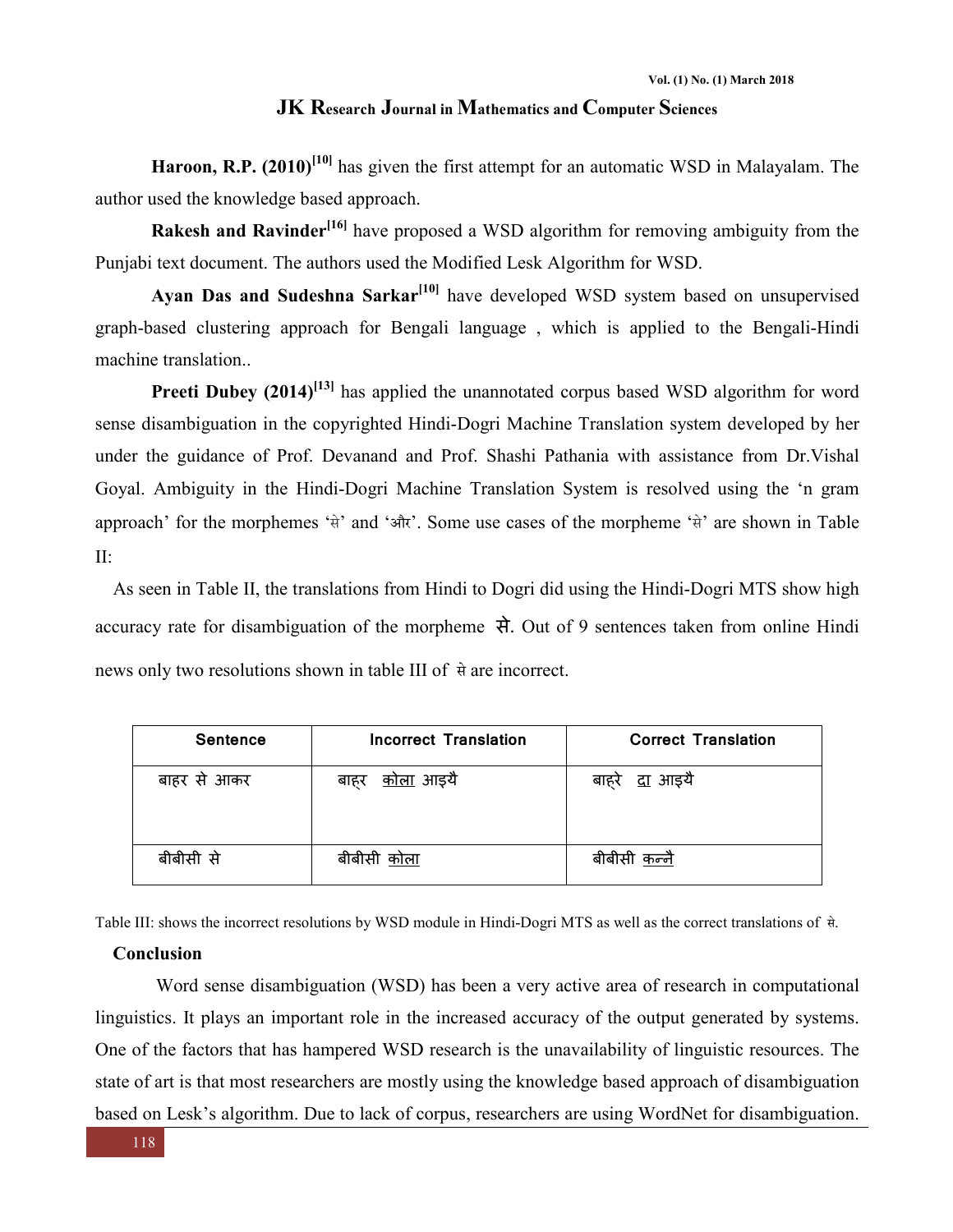It is also studied that the knowledge based approaches are efficient in resolving the sense of the ambiguous words, but there is a great need to develop lexical resources to be used for the efficiency of the natural language processing tools.

## **References**

[1] Arindam Chatterjee, Salil Rajeev Joshi, Mitesh M. Khapra, Pushpak Bhattacharyya, "Introduction to Tools for IndoWordNet and Word Sense Disambiguation" http://www.cfilt.iitb.ac.in/wordnet/webhwn/IndoWordnetPapers/18\_Tools%20for%20IndoWordNet%20&%20WSD.pdf

[2] C. Fellbaum, "WordNet: An Electronic Lexical Database.", MIT Press, 1998.

[3] Lokesh Nandanwar, Kalyani Mamulkar, "Supervised, Semi-Supervised and Unsupervised WSD Approaches: An Overview", International Journal of Science and Research (IJSR) ISSN (Online): 2319-7064

[4] Kuhoo Gupta, Manish Shrivastava, Smriti Singh and Pushpak Bhattacharyya, Morphological Richness Offsets Resource Poverty- an Experience in Building a POS Tagger for Hindi, COLING/ACL-2006, Sydney, Australia, July, 2006.

https://pdfs.semanticscholar.org/1daa/370563deb1e9f5772d6ada1edfb4ec4cd7b4.pdf

[5] M. Lesk. 1986. Automatic Sense Disambiguation Using Machine Readable Dictionaries: How to Tell a Pine Cone from an Ice Cream Cone. In Proceedings of the 5th annual international conference on Systems documentation, SIGDOC '86, pages 24–26, New York, NY, USA. ACM

[6] Udaya Raj et.al, "Word Sense Disambiguation using WSD specific Wordnet of polysemy Words" https://arxiv.org/ftp/arxiv/papers/1409/1409.3512.pdf

[7] Banerjee and Pederson "An adapted Lesk algorithm for Word Sense Disambiguity using Word Net" http://www.cs.cmu.edu/~banerjee/Publications/cicling2002.pdf

[8] Sinha M. et. Al, " Unsupervised Graph-based Word Sense Disambiguation Using Measures of Word Semantic Similarity"

http://citeseerx.ist.psu.edu/viewdoc/download?doi=10.1.1.62.3892&rep=rep1&type=pdf

[9] Shrestha N et.al "Resources for Napali WSD" in proceedings of IEEE conference on Natural Language Processing and Knowledge Engineering, 2008. NLP-KE '08. 2008

[10] Alok Ranjan Pal and Diganta Saha, "WORD SENSE DISAMBIGUATION: A SURVEY", International Journal of Control Theory and Computer Modeling (IJCTCM) Vol.5, No.3, July 2015

[11] Z.Z. Merhbene Laroussi, " Unsupervised system for Lexical Disambiguation of Arabic Language using a vote procedure," IEEE-ICoAC, 2011

[12] Raj Dhungana, Subarna Shakya ,et.al" Word Sense Disambiguation Using Wsd Specific Wordnet Of Polysemy Words" Udaya International Journal on Natural Language Computing (IJNLC) Vol. 3, No.4, August 2014 [13] **"**Study and Development of Machine Translation System: an important tool to bridge the digital divide"*.* Ph.D. Thesis submitted in the Department of Computer Science & IT, University of Jammu, 2014.

[14] Shallu et.al "A Survey of Word-sense Disambiguation Effective Techniques and Methods for Indian Languages", JOURNAL OF EMERGING TECHNOLOGIES IN WEB INTELLIGENCE, VOL. 5, NO. 4, NOVEMBER 2013